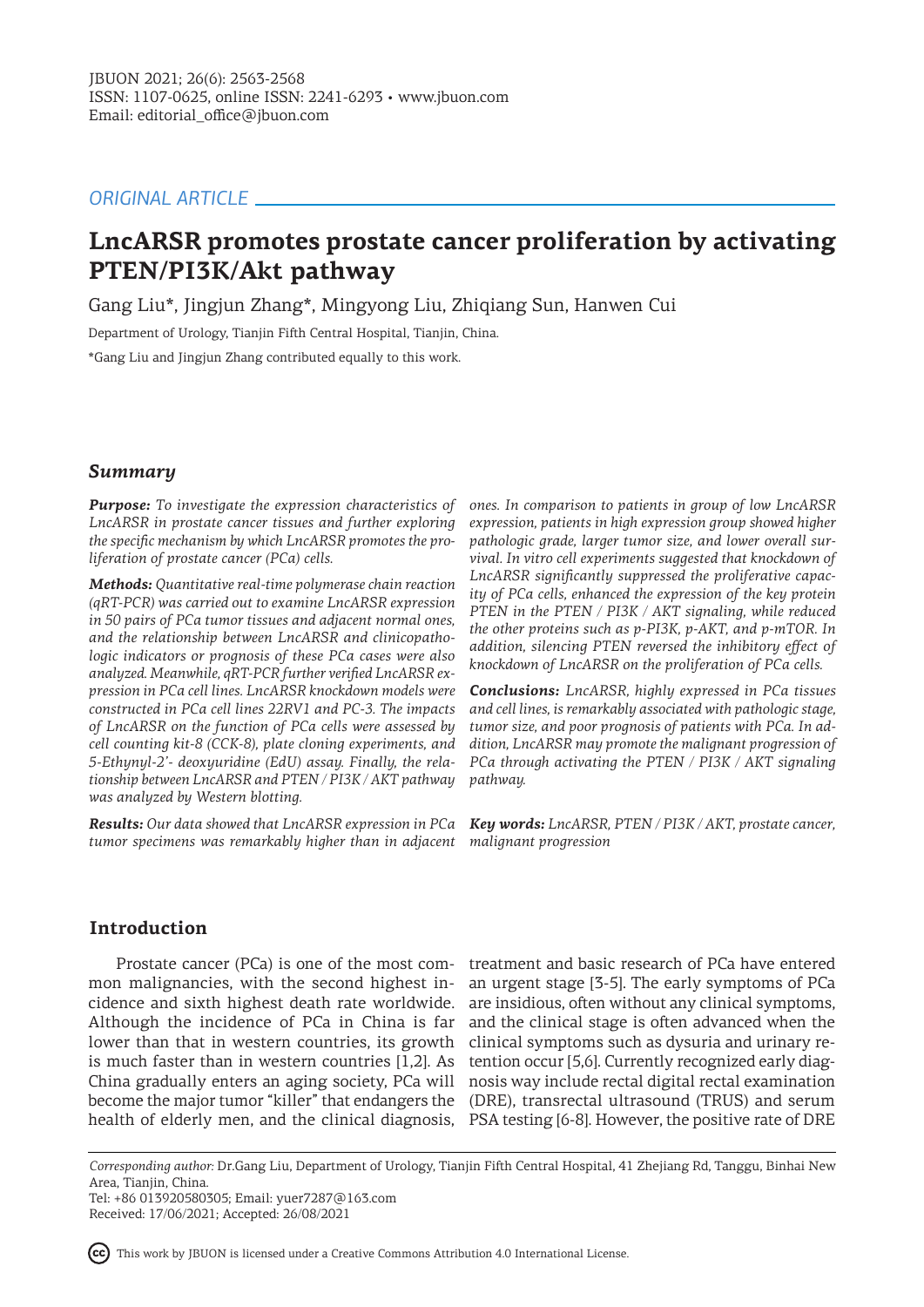and TRUS is low. Even though PSA sensitivity is better, its specificity is lower, especially in the gray area of PSA diagnosis (PSA 4-10 ng/mL), and the positive rate of prostate puncture is less than 30% [6-8]. This leads to a large number of unnecessary piercings, which increases the economic burden of the society and the psychological pressure of patients [9,10]. In recent years, a large number of studies have focused on exploring molecular diagnostic markers that can make up for the defects of PSA diagnosis, so as to improve the positive rate of punctures, detect clinically significant high-grade PCa and avoid unnecessary punctures [11-13].

LncRNAs are transcripts larger than 200 bases that encode no protein or a very short polypeptide [14-16]. A great number of studies have shown that lncRNA can regulate gene expression through multiple ways, including participation in chromatin imprinting, binding epigenetic modification complexes or transcription factors for transcriptional regulation, and binding miRNA/miR, mRNA or protein for post-transcriptional regulation [16,17]. There is increasing evidence that IncRNA can be involved in regulating multiple biological characteristics of tumors, including proliferation, apoptosis, metastasis and metabolism of tumor cells [18-20]. Studies have revealed that IncRNA plays a significant part in the development of PCa [21,22]. As an emerging lncRNA, the function of LncARSR has been confirmed in other tumors, while the role of LncARSR in PCa has not been reported [23,24]. Hence, this study explored whether LncARSR could be a serological marker for the early diagnosis of PCa and thus provide a possible option for target gene therapy.

# **Methods**

#### *Patients and PCa samples*

40 pairs of PCa tissue specimens and adjacent ones were collected from PCa patients diagnosed in our hospital. All cases were diagnosed by two senior deputy chief pathologists. This study was approved by the Ethics Committee of Tianjin Fifth Central Hospital. Signed informed consents were obtained from all participants before the study entry.

#### *Cell lines and reagents*

Four human-derived PCa cell lines (PC-3, DU-145, 22RV1, Lncap) and one human normal prostate stromal immortalized cell (WPMY-1) provided by American Type Culture Collection (ATCC) (Manassas, VA, USA) were cultured in Dulbecco's Modified Eagle Medium (DMEM) (Gibco, Rockville, MD, USA) containing 10% fetal bovine serum (FBS) (Gibco, Rockville, MD, USA) and 1% penicillin/ streptomycin in a 37°C cell incubator with 5%  $CO_2$ .

#### *Transfection*

Lentivirus transfection was performed with sh-NC and sh-LncARSR (GenePharma, Shanghai, China) when cell confluence reached 30-50%. Cells were collected 48 h later for quantitative real-time polymerase chain reaction (qRT-PCR) and Western blotting analysis and cell function experiments.

#### *Cell counting kit-8 (CCK-8) assay*

Cells were plated in 96-well plates  $(2\times10^{3} \text{ cells})$ well) in 100 ul culture medium. CCK-8 assay (Dojindo, Kumamoto, Japan) was performed based on the manufacturer's protocol.

#### *Colony formation assay*

After 48 h of transfection, cells were collected, and 200 cells were seeded in each well of 6-well plates and cultured with complete medium for 2 weeks. The medium was changed after one week and then twice a week. After 2 weeks, the cells were cloned and then fixed in 2 mL of methanol for 20 min. After the methanol was aspirated, the cells were stained with 0.1% crystal violet (Solarbio, Beijing, China), photographed and counted under a light-selective environment.

#### *5-Ethynyl-2'-deoxyuridine (EdU) assay*

After transfection for 24 h, EDU test (RiboBio, Nanjing, China) was carried out according to the manufacturer's requirements.

#### *Quantitative real-time polymerase chain reaction (qRT-PCR)*

Total RNA was extracted from tissues using TRIzol reagent (Invitrogen, Carlsbad, CA, USA), and the RNA was reverse transcribed into cDNA using Primescript RT Reagent. QRT-PCR reaction was carried out using SYBR® Premix Ex Taq ™ (TaKaRa, Tokyo, Japan) kit. The following primers were used in the qPCR reaction: LncARSR: forward: 5'-GCTGGTTGTGGGT-TACTCTC-3', reverse: 5'-GCCCTCTGTGCTACTTACTC-3'; β-actin: forward: 5'-CCTGGCACCCAGCACAAT-3', reverse: 5'-TGCCGTAGGTGTCCCTTTG-3'.

#### *Western blotting assay*

Cells were lysed, shaken on ice for 30 min, and centrifuged at  $4^{\circ}$ C, 14000  $\times$  g for 15 min. Total protein concentration was calculated by bicinchoninic acid (BCA) protein assay kit (Pierce, Rockford, IL, USA). The extracted proteins were separated on a 10% sodium dodecyl sulphate-polyacrylamide gel electrophoresis (SDS-PAGE) gel and then transferred to a polyvinylidene fluoride (PVDF) membrane (Millipore, Billerica, MA, USA). Western blot analysis was carried out based on standard procedures.

#### *Statistics*

Kaplan-Meier and log-rank test were used for statistical analyses and GraphPad Prism 5 V5.01 software (La Jolla, CA, USA) was used for drawing analysis. Differences between two groups were analyzed by the Student's t-test. Comparison between multiple groups was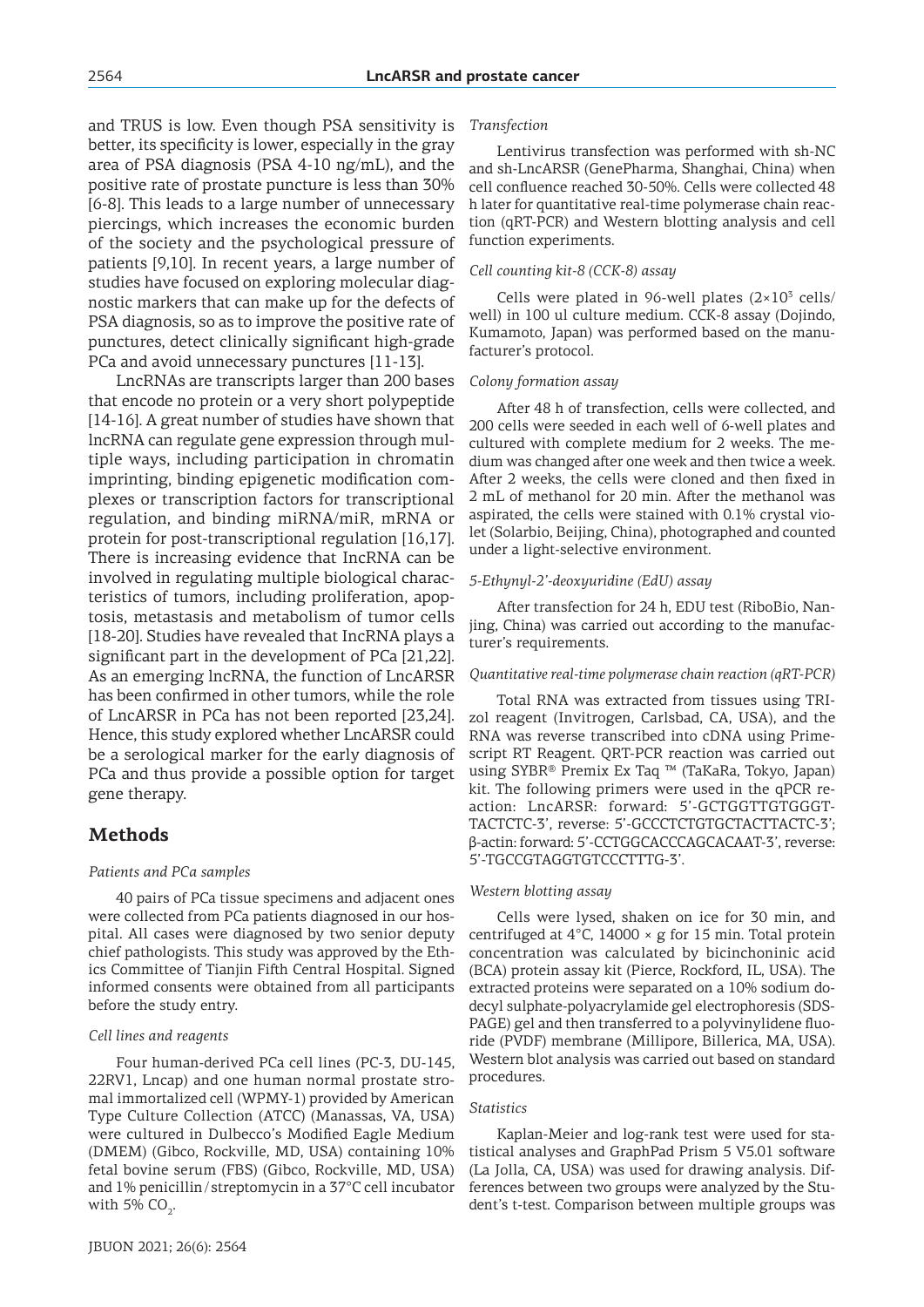done using one-way ANOVA test followed by *post hoc test* (Least Significant Difference). P less than 0.05 was considered statistically significant.

# **Results**

### *LncARSR showed an increased expression in PCa*

qRT-PCR results showed that LncARSR had significantly higher expression in collected PCa tumor tissue samples than in paracancer normal ones (Figure 1A), suggesting that LncARSR may function as an oncogene in PCa. Meanwhile, *in vitro* cell qRT-PCR detection also revealed an increased expression in PCa cell lines, especially 22RV1 and PC-3 cell lines (Figure 1B).

# *LncARSR expression was correlated with clinical stage and overall survival in PCa patients*

According to qRT-PCR results of LncARSR expression, we divided the 40 pairs of tissue samples into high and low expression group. Additionally,

high expression of LncARSR was positively correlated with the clinical stage of PCa and tumor size (Figure 1C). Therefore, the above results suggest that LncARSR may act as a new biological index to predict the malignant progression of PCa. In addition, relevant follow-up data were collected and Kaplan-Meier survival curves showed that high expression of LncARSR was closely relevant to the poor prognosis of PCa (the higher the LncARSR expression, the worse the prognosis).

# *Knockdown of LncARSR inhibited proliferation ability of PCa cells*

To specify the impact of LncARSR on the proliferation ability of PCa cells, we constructed a LncARSR knockdown model in PCa cell lines 22RV1 and PC-3 and verified the transfection efficiency by qRT-PCR (Figure 2A). Subsequently, both CCK-8 test, plate cloning experiment and EdU assay demonstrated that the proliferation rate and ability of PCa cells was remarkably reduced after downregulation of LncARSR (Figures 2B, 2C and 2D).



**Figure 1.** LncARSR is highly expressed in prostate cancer tissues and cell lines. **A:** qRT-PCR detection of LncARSR expression in prostate cancer tumor tissues and non-tumor tissues adjacent to the cancer. **B:** qRT-PCR detection of LncARSR expression levels in prostate cancer cell lines. **C:** qRT-PCR detection of the expression difference of LncARSR in tumor tissues of PCa patients with different pathological stages or tumor size. Data are average ± SD. \*p<0.05, \*\*p<0.01, \*\*\*p<0.001.



**Figure 2.** Silencing LncARSR inhibited prostate cancer cell proliferation. **A:** qRT-PCR validated the interference efficiency of LncARSR knockdown vector in prostate cancer 22RV1 and PC-3 cell lines. **B:** CCK-8 test detected the proliferation rate of prostate cancer cells after knockdown of LncARSR in prostate cancer cell lines 22RV1 and PC-3. **C:** Cell cloning experiment detected the number of prostate cancer positive proliferative cells after knockdown of LncARSR in prostate cancer cell lines 22RV1 and PC-3. **D:** EdU detected the proliferation of prostate cancer cells after transfection of LncARSR knockdown vector in prostate cancer 22RV1 and PC-3 cell lines. Data are average  $\pm$  SD. \*p<0.05, \*\*p<0.01.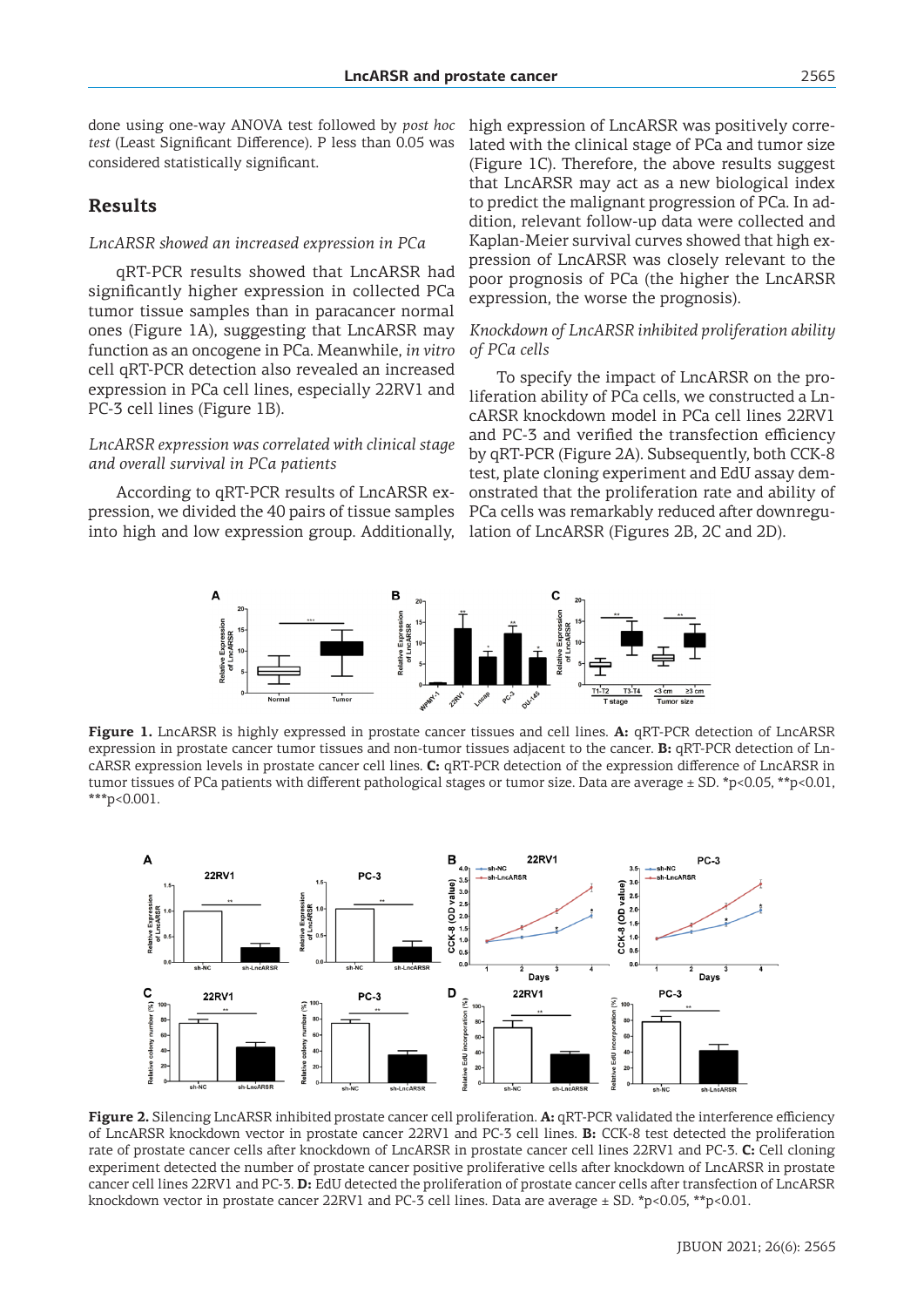### *Knockdown of LncARSR inhibited PI3K / AKT signaling*

To further clarify the ways by which LncARSR promotes the malignant progression of PCa, we examined the changes in the expression of key proteins PTEN, p-PI3K, p-AKT, and p-mTOR in the PTEN /PI3K/AKT pathway after knocking down LncARSR by Western Blot. Figure 3 shows that knockdown of LncARSR markedly enhanced the expression of PTEN while reduced that of p-PI3K, p-AKT, and p-mTOR.

### *LncARSR inhibited PTEN gene expression in PCa*

To explore whether LncARSR promotes the malignant progression of PCa through PTEN, we simultaneously transfected LncARSR and PTEN knockdown vectors into PCa cell lines 22RV1 and PC-3. As a result, compared to the sh-LncARSR



**Figure 3.** LncARSR works by regulating PTEN/PI3K/AKT in prostate cancer cells. Western blotting was performed to verify the expression levels of PTEN, p-PI3K, p-AKT and p-mTOR after transfection of LncARSR knockdown vector in prostate cancer 22RV1 and PC-3 cell lines.

group, simultaneous knockdown of LncARSR and PTEN reduced PTEN expression more significantly, measured by Western blot assay (Figure 4A), and enhanced cell proliferation capacity, which was observed in the results of CCK-8, clone formation experiments, and EdU assay (Figures 4B, 4C and 4D).

# **Discussion**

At present, surgical treatment and endocrine therapy are still the main treatment methods for PCa. Endocrine therapy is often initially effective, but almost all patients will gradually enter into hormone-independent PCa after a median time of 14-30 months [4-7]. It turns out that many patients have experienced the process from hormone-dependent to hormone-independent, and eventually died of hormone-independent PCa, which is the final form and inevitable result [8,9]. To date, there is no standard effective treatment for advanced PCa [6-10]. The androgen-independent growth and distant metastasis of cancer cells have become the two major obstacles affecting the clinical treatment and prognosis of PCa [4,5,9]. Therefore, how to reduce the side effects of hormone therapy and how to effectively treat advanced PCa has become a difficult and hot spot for many researchers worldwide [10-13].

LncRNA is a type of ncRNA with a transcript longer than 200 bases which does not encode proteins or only encodes short peptides [14-17] In this study, a large number of clinical specimens of PCa were collected for the first time to explore the role of LncARSR in the development of PCa. We demonstrated that LncARSR expression was increased in PCa tissues and PCa cell lines as compared with normal controls, indicating that the high expression of LncARSR plays an extremely important role in the occurrence and development of PCa. In order to verify the effect of LncARSR on the cell function of PCa cell lines, we downregulated LncARSR expression and examined cell proliferation



**Figure 4.** LncARSR promote prostate cancer cell proliferation through regulating PTEN expression. **A:** Western blotting verified the transfection efficiency of LncARSR and PTEN knockdown vectors in prostate cancer 22RV1 and PC-3 cell lines. **B:** CCK-8 experiments detected the proliferation of prostate cancer cells after co-transfection of LncARSR and PTEN knockdown vectors. **C:** Cell cloning experiments detected the number of prostate cancer positive proliferative cells after co-transfection of LncARSR and PTEN knockdown vectors in prostate cancer 22RV1 and PC-3 cell lines. Data are average  $\pm$  SD. \*\*p<0.01.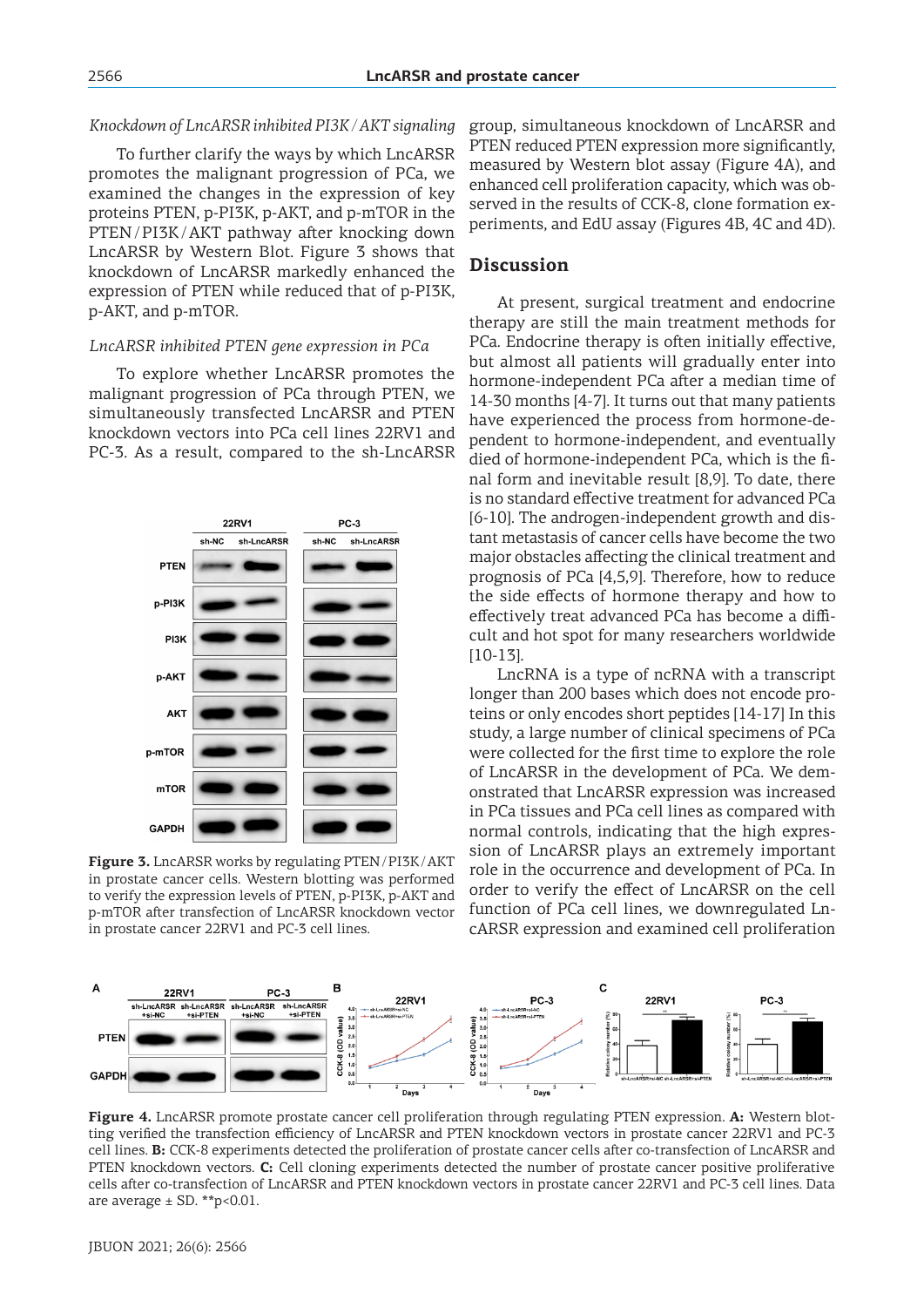by CCK-8, cell cloning and EDU experiments, the results of which showed that knockdown of LncARSR suppressed the proliferation ability of PCa cells. However, the specific molecular mechanism remains unclear.

Cellular signaling pathway is the communication bridge inside and outside the cell. For external stimulus signals, they are transferred into the cell through these specific pathways, and different intracellular signals are produced to regulate specific genes [25,26]. Among the many signaling pathways that promote tumor cell proliferation, the most important is the PTEN/PI3K/AKT signaling pathway, which exerts an essential effect on the progression of PCa [26,27]. Studies have demonstrated that the tumor suppressor gene PTEN is an essential gene for tumor development. Its continuous expression can prevent the occurrence of malignant tumors, while its inactivation often promotes the progression of malignant tumors. Related studies have shown that the progression of prostate cancer from androgen-dependent to androgen-independent is closely relevant to the activation of serine/threonine protein kinase Akt, which is highly expressed and plays a crucial part in the androgen-independent prostate cancer cells [28-30]. In our study, we showed that knocking down LncARSR enhanced the protein expression of PTEN, while reduced p-PI3K, p-AKT, and p-mTOR, indicating that LncARSR can play a pivotal role in promoting proliferation of PCa cells through PTEN /PI3K/AKT pathway. Meanwhile, we demonstrated that silencing PTEN reversed the inhibitory effect of silencing LncARSR on PCa cell proliferation, suggesting that LncARSR may promote the proliferation of PCa through activating PI3K/AKT signaling pathway. As research continues, further understanding of the biological function of LncARSR gene and its role in the development and progression of PCa will further contribute to the diagnosis, treatment and prognostic evaluation of tumors.

# **Conclusions**

In summary, LncARSR, highly expressed in PCa tissues and cell lines, has great relevance to the pathological stage, tumor size, and poor prognosis of PCa patients. In addition, LncARSR may accelerate the malignant progression of PCa by activating the PTEN/PI3K/AKT signaling pathway.

# **Conflict of interests**

The authors declare no conflict of interests.

# **References**

- 1. Kimura T, Egawa S. Epidemiology of prostate cancer in Asian countries. Int J Urol 2018;25:524-31.
- 2. Lee DJ, Mallin K, Graves AJ et al. Recent Changes in Prostate Cancer Screening Practices and Epidemiology. J Urol 2017;198:1230-40.
- 3. Pang C, Guan Y, Li H, Chen W, Zhu G. Urologic cancer in China. Jpn J Clin Oncol 2016;46:497-501.
- 4. Balacescu O, Crisan N, Balacescu L et al. How reliable and useful are angiogenesis blood mediators for prostate cancer diagnosis? JBUON 2019;24:1194-203.
- 5. Salehi B, Fokou P, Yamthe L et al. Phytochemicals in Prostate Cancer: From Bioactive Molecules to Upcoming Therapeutic Agents. Nutrients 2019;11:1483.
- 6. Virgolini I, Decristoforo C, Haug A, Fanti S, Uprimny C. Current status of theranostics in prostate cancer. Eur J Nucl Med Mol Imaging 2018;45:471-95.
- 7. Litwin MS, Tan HJ. The Diagnosis and Treatment of Prostate Cancer: A Review. JAMA 2017;317:2532-42.
- 8. Grozescu T, Popa F. Prostate cancer between prognosis and adequate/proper therapy. J Med Life 2017;10:5-12.
- 9. Pishgar F, Ebrahimi H, Saeedi MS, Fitzmaurice C, Amini E. Global, Regional and National Burden of Prostate Cancer, 1990 to 2015: Results from the Global Burden of Disease Study 2015. J Urol 2018;199:1224-32.
- 10. Kelly SP, Anderson WF, Rosenberg PS, Cook MB. Past, Current, and Future Incidence Rates and Burden of Metastatic Prostate Cancer in the United States. Eur Urol Focus 2018;4:121-7.
- 11. Vasileiou C, Befani C, Dimas K, Liakos P, Papandreou C. FGF-2 and HGF reverse abiraterone's effect omicronn intracellular levels of DHT in androgen-dependent and androgen independent prostate cancer cell lines. JBUON 2020;25:1141-7.
- 12. Cucchiara V, Cooperberg MR, Dall'Era M et al. Genomic Markers in Prostate Cancer Decision Making. Eur Urol 2018;73:572-82.
- 13. Tanase CP, Codrici E, Popescu ID et al. Prostate cancer proteomics: Current trends and future perspectives for biomarker discovery. Oncotarget 2017;8:18497-512.
- 14. Jathar S, Kumar V, Srivastava J, Tripathi V. Technological Developments in lncRNA Biology. Adv Exp Med Biol 2017;1008:283-323.
- 15. Rajagopal T, Talluri S, Akshaya RL, Dunna NR. HOTAIR LncRNA: A novel oncogenic propellant in human cancer. Clin Chim Acta 2020;503:1-18.
- 16. Ghafouri-Fard S, Esmaeili M, Taheri M. H19 lncR-NA: Roles in tumorigenesis. Biomed Pharmacother 2020;123:109774.